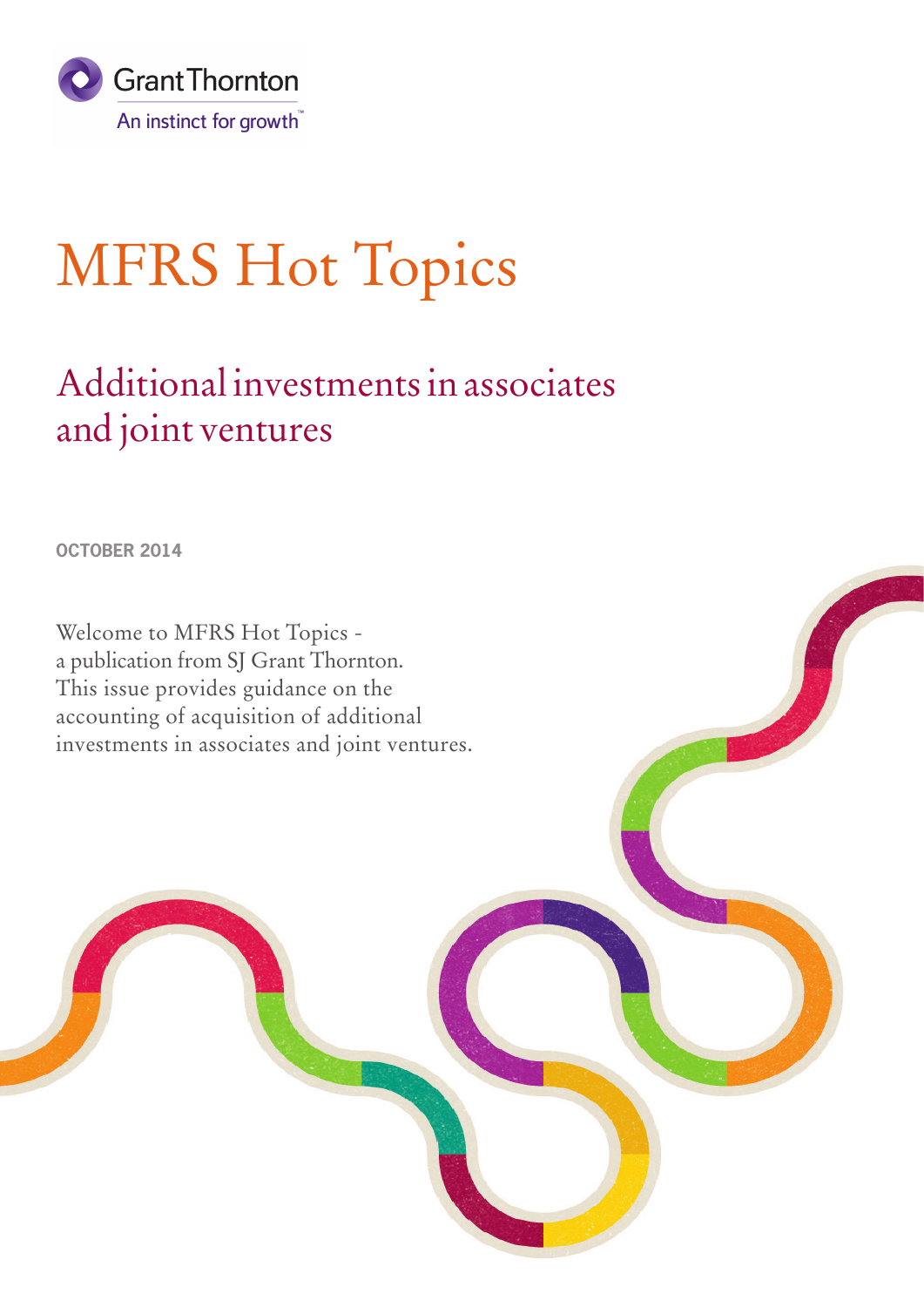How should the purchase of an additional investment in an associate or joint venture be accounted for, if the investment continues to be an associate or joint venture?

Should any increase or decrease in the fair value of identifiable net assets relating to the previously held interest be recognised?

#### **Contents**

- 2 General principles
- 3 Accounting of investment in associate or joint venture

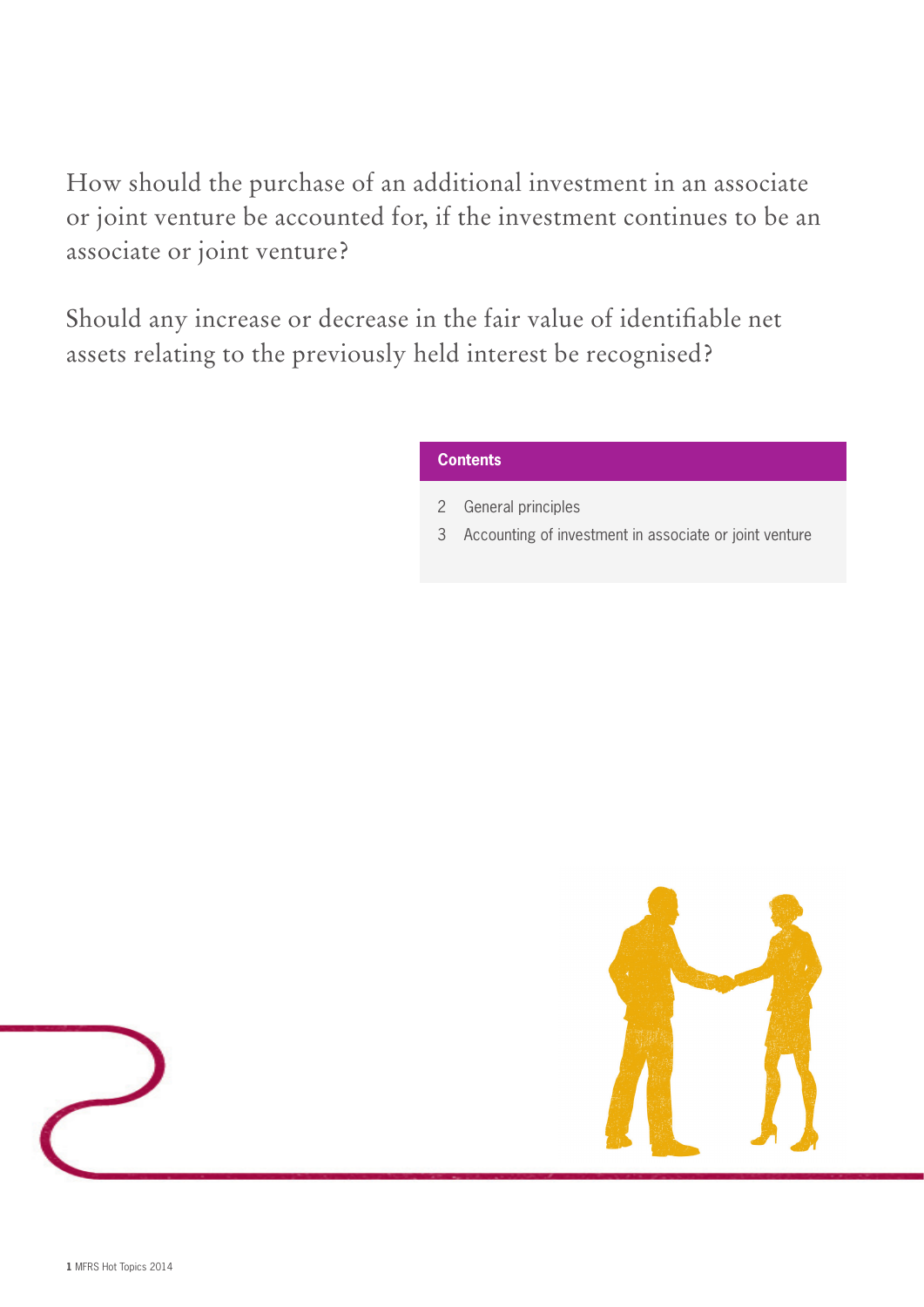## General principles

An investment is accounted for using the equity method from the date on which it becomes an associate or a joint venture. On acquisition, any excess of the cost of the investment over the entity's share of the net fair value of the investee's identifiable assets and liabilities is included in the carrying amount of the investment (as notional goodwill). Any excess of the net fair values over cost is included as income in determining the entity's share of the investment's profit or loss for the period (MFRS 128.32). Subsequently, the investor's share of profit or loss is determined taking into account the acquisition-date fair values of the investee's assets and liabilities, for example by adjusting the depreciation or amortization amounts reported in the investee's own financial statements (MFRS 128.32). The investor must therefore determine the acquisition-date fair values of the investee's assets and liabilities in order to apply the equity method (ie perform a fair value exercise).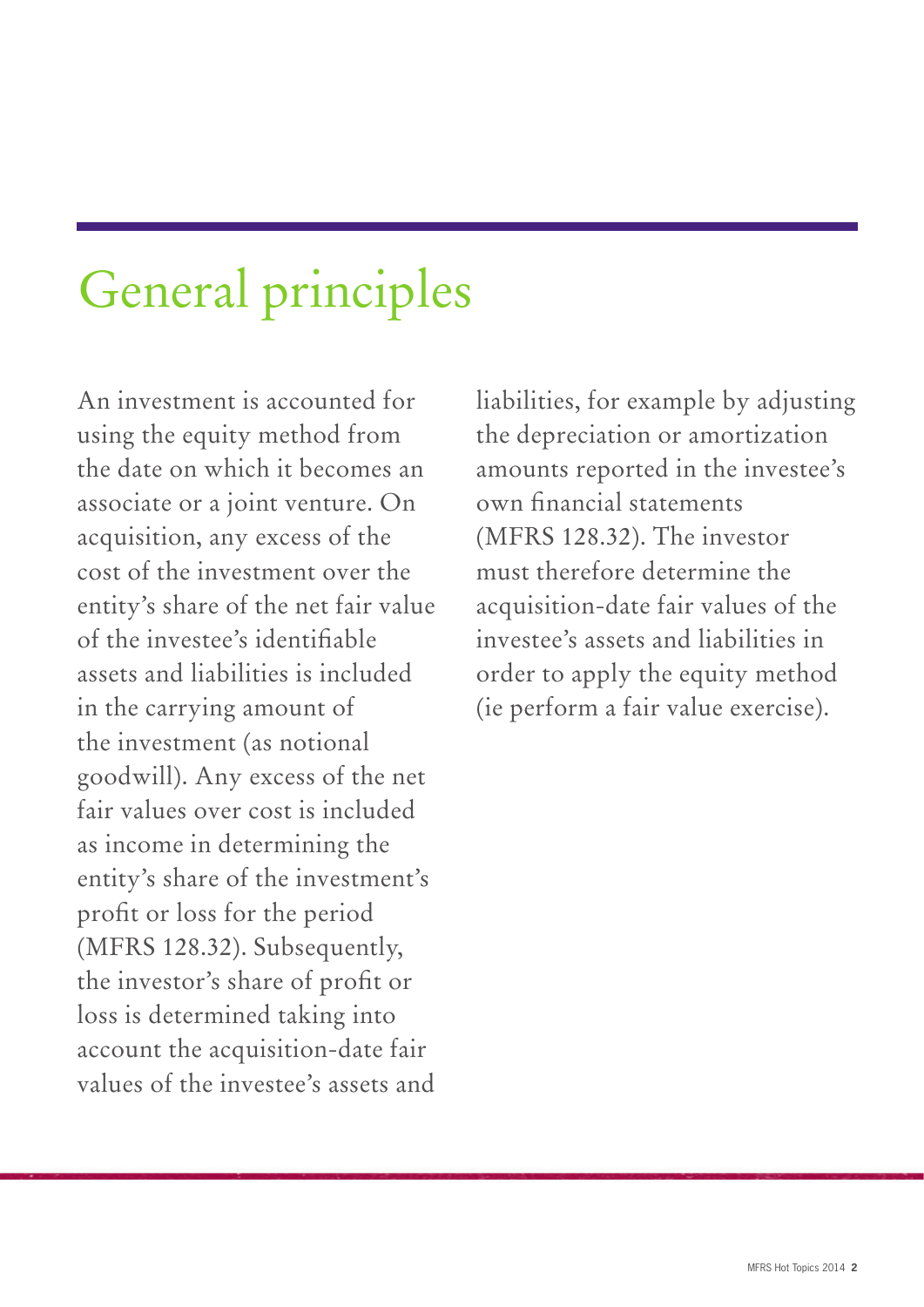An additional investment in an associate or joint venture (that does not result in a change of status) is initially accounted for by adding the cost to the carrying amount of the investment. A new fair value exercise at the date of the subsequent investment is also required if its effect is material. This is in order to:

- determine whether the subsequent investment gives rise to an excess of the entity's share of the net fair value of the investee's identifiable assets and liabilities over cost. If so, that amount is recognised in profit or loss in the same way as any such excess on an initial investment in an associate or joint venture,
- recognise the appropriate share of profit or loss of the associate or joint venture subsequently. In our view this amount should be determined taking into account the fair values of the assets and liabilities at the date each tranche was acquired, and the related proportionate ownership interest acquired at each date (ie on a mixed measurement basis).

In certain circumstances, however, an entity may determine that a new fair value is not necessary because its effect on the subsequent equity accounting would be immaterial. For example, if the subsequent investment is made soon after the initial acquisition, the entity might conclude that it may rely on the initial or most recent fair value exercise. The entity must use judgement in making this determination.

This guidance applies only where the investment is an associate or joint venture both **before** and **after** the additional investment. In two other common situations:

| Investment in an associate or joint<br>venture becomes a subsidiary: | In this case, an entity follows the 'business combination achieved in stages'<br>principles in MFRS 3.41 - 42                                                                                                                                                                                                                                                                                                                                                                                                                                                                                                                                                                                                                                                                                                                                                                                                                                                                                                    |
|----------------------------------------------------------------------|------------------------------------------------------------------------------------------------------------------------------------------------------------------------------------------------------------------------------------------------------------------------------------------------------------------------------------------------------------------------------------------------------------------------------------------------------------------------------------------------------------------------------------------------------------------------------------------------------------------------------------------------------------------------------------------------------------------------------------------------------------------------------------------------------------------------------------------------------------------------------------------------------------------------------------------------------------------------------------------------------------------|
|                                                                      |                                                                                                                                                                                                                                                                                                                                                                                                                                                                                                                                                                                                                                                                                                                                                                                                                                                                                                                                                                                                                  |
| An existing investment becomes<br>an associate or joint venture:     | In this situation, the 'cost' of the associate or joint venture should include the<br>cost of the additional interest and the carrying value of the existing investment.<br>That carrying value of the existing investment will reflect its measurement basis,<br>which will depend on its classification in accordance with MFRS 139. This will<br>often be cost, since an investment in equity instruments that are not quoted in<br>an active market and whose fair value cannot be reliably measured is required to<br>be carried at cost (less any impairment losses) (MFRS 139.46(c)). Alternatively,<br>the investment could be carried at fair value through profit or loss, or fair value<br>through equity (for an available for sale investment). In the case of an available for<br>sale investment, any gains or losses recognised in equity should not be recycled<br>into profit or loss (ie they should remain in equity). Any previous impairment<br>losses should not in our view be reversed. |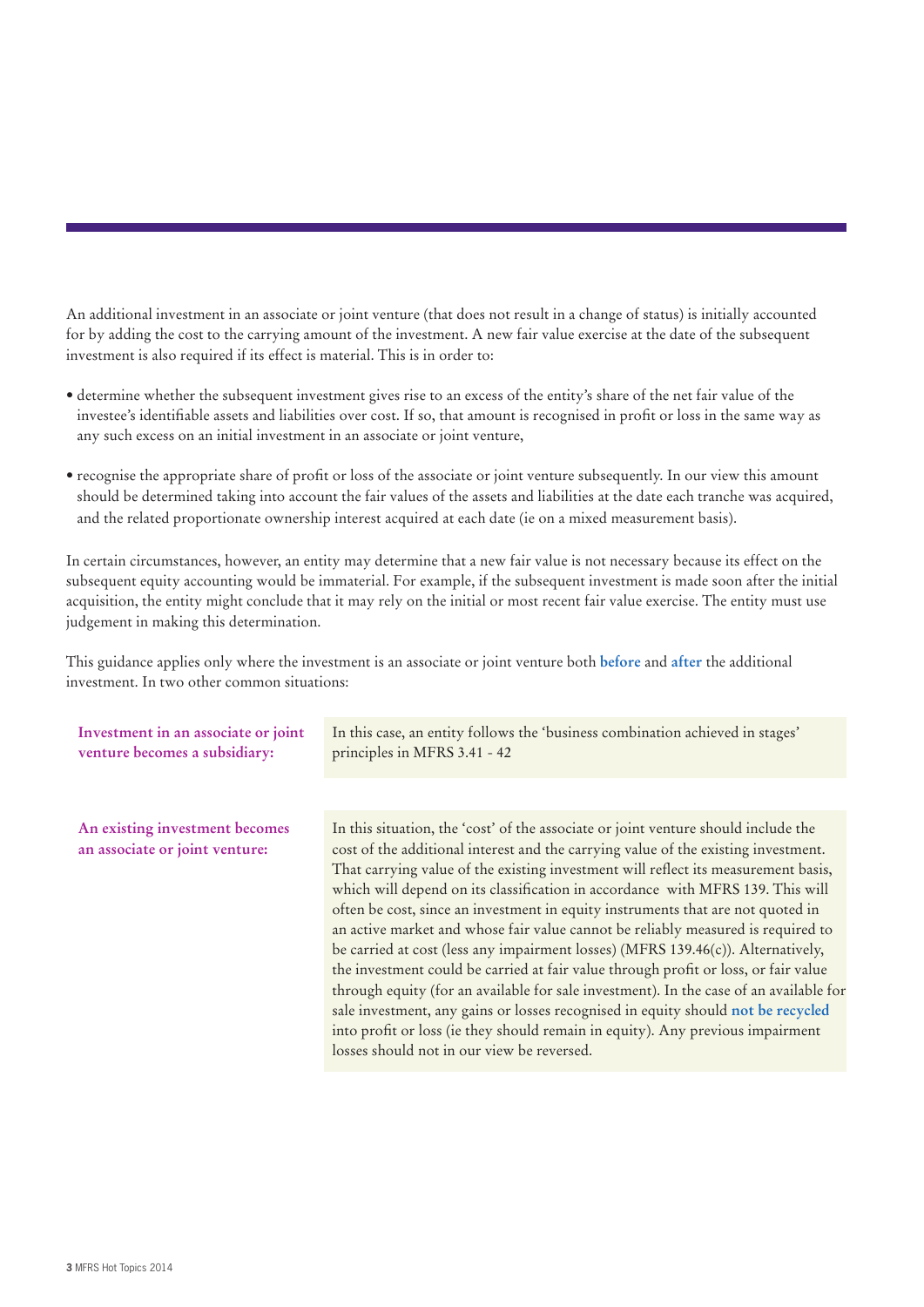### Accounting of investment in associate or joint venture

MFRS 128 requires that an entity with joint control of, or significant influence over, an investee shall account for its investment in an associate or a joint venture using the equity method except in limited circumstances (MFRS 128.16-19). Under the equity method, "…on initial recognition the investment in an associate or a joint venture is recognised at cost, and the carrying amount is increased or decreased to recognise the investor's share of the profit or loss of the investee after the date of acquisition" (MFRS 128.10).

MFRS 128.32 requires that positive goodwill relating to an associate or a joint venture be included in its carrying value. Negative goodwill, referred to as an 'excess of the entity's share of the net fair value of the investee's identifiable assets, liabilities and contingent liabilities', is included as income. It is therefore necessary to determine the fair values of the identifiable assets etc. This exercise should be undertaken for each material separate investment.

An additional investment in an associate or joint venture and the subsequent share of the associate's profits or losses is determined taking into account the fair values of the assets and liabilities at the date each tranche was acquired (ie on a mixed measurement basis). MFRS 128.32 requires that "appropriate adjustments to the entity's share of the associate's or joint venture's profit or loss after acquisition are made in order to account, for example, for depreciation of the depreciable assets based on their fair values at the acquisition date." In the example below, the applicable adjustment in accordance with MFRS 128.32 would reflect the fair values at the date of acquisition of each 20% tranche.

In certain circumstances, an entity may determine that a new fair value exercise at the date the new tranche is acquired is not necessary due to materiality whereby it may conclude that it may rely on the initial or last fair value exercise. This may be the case when:

- the time lapsed between the initial investment and subsequent investment is not material,
- the amount of additional subsequent investment is not material,
- the nature of the associate's or joint venture's business is such that there is not likely to be a significant difference between book and fair value.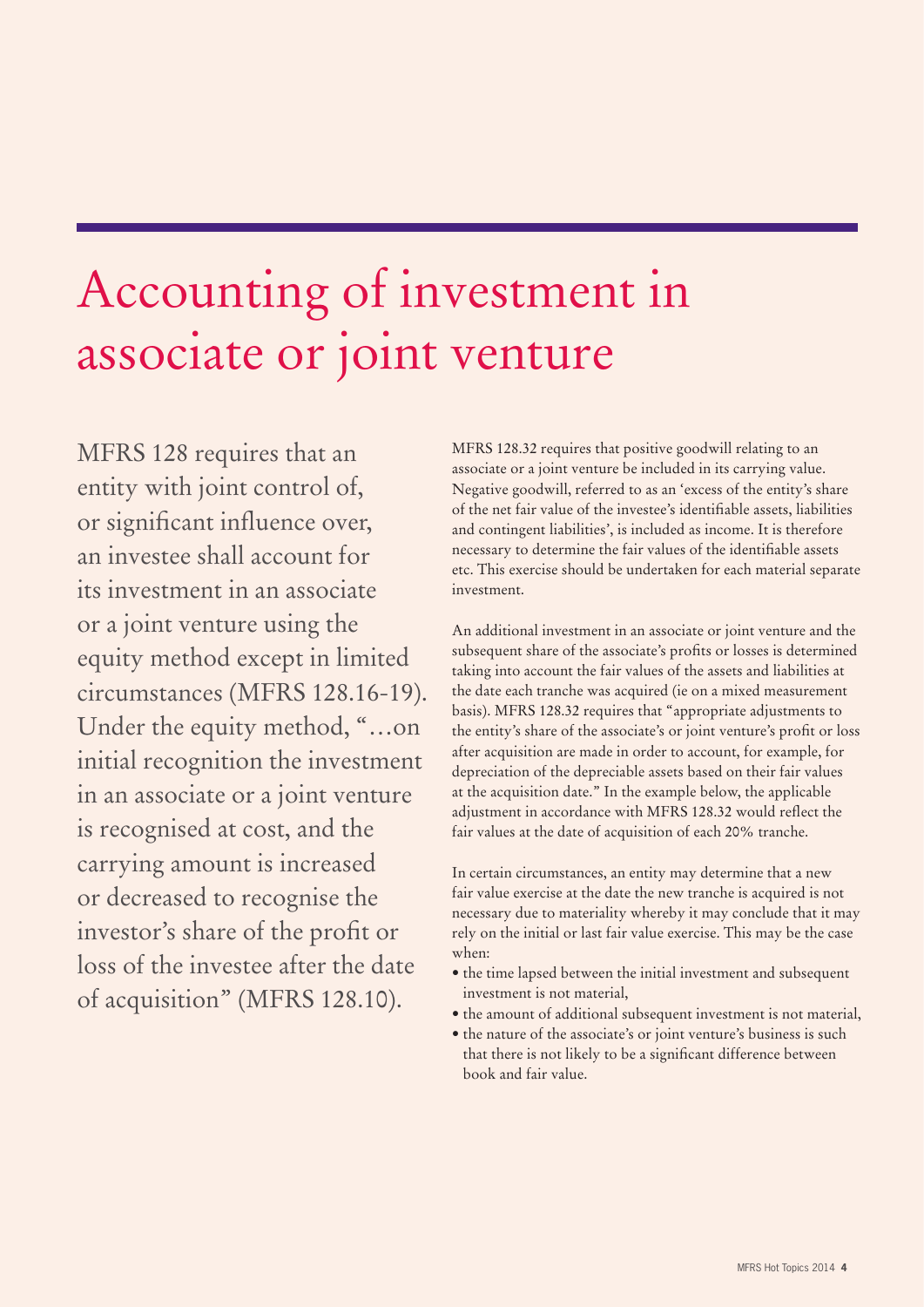In these cases, although changes in the fair value of the investment in an associate or investment in a joint venture's identifiable net assets may have occurred during the period between the original and subsequent investment, these are reflected only to the extent of the application of equity accounting. At the time of the subsequent investment, there is no revaluation of the existing interest.

#### **Example**

Entity A acquires 20% of entity B for CU50 on 31 December 20X1 and this represents significant influence. At this date, the fair value of B's identifiable net assets is CU200. The cost therefore includes notional positive goodwill of CU10 (50 - (200 x 20%)).

During 20X2 to 20X4, entity B earns net profits of CU150, in accordance with IFRS.

On 31 December 20X4, entity A acquires a further 20% of entity B for CU100. At this date, the fair value of B's identifiable net assets is CU400. Additional notional positive goodwill of CU20 arises (100 - (400 x 20%)).

The accounting entries in entity A's consolidated financial statements are:

| Initial recognition of 20% investment on 31.12.20X1            | <b>Debit</b>     | <b>Credit</b>    |
|----------------------------------------------------------------|------------------|------------------|
| Cash                                                           |                  | CU <sub>50</sub> |
| Investment in associate (including notional goodwill of CU10)  | CU <sub>50</sub> |                  |
|                                                                |                  |                  |
| Equity accounting 20X2 to 20X4                                 | <b>Debit</b>     | <b>Credit</b>    |
| Income statement - share of profits of associate (CU150 x 20%) |                  | CU <sub>30</sub> |
| Investment in associate                                        | CU <sub>30</sub> |                  |
|                                                                |                  |                  |
| Additional 20% investment on 31.12.20X4                        | <b>Debit</b>     | <b>Credit</b>    |
| Cash                                                           |                  | CU100            |
| Investment in associate (including notional goodwill of CU20)  | <b>CU100</b>     |                  |

The 31 December 20X4 carrying value of the associate is CU180. This consists of the cost of the two investments of CU50 and CU100, along with the share of profits earned during the period of CU30. Although entity A owns 40% of entity B at 31 December 20X4, the carrying value will not equal 40% of B's net assets. The carrying value includes notional positive goodwill of CU30. In accordance with MFRS 128.32(a), this goodwill is not amortised. Further, the notional goodwill is not separately tested for impairment; the overall carrying value is tested for impairment, when necessary, in accordance with MFRS 128.42.

From 1 January 2015, entity A recognises its share of the associate's profit or loss based on a 40% ownership interest. In determining this amount, it should take into account the fair values of the associate's assets and liabilities at both acquisition dates (the 20% acquired on 31 December 20X1 and the additional 20% acquired on 31 December 20X4). For example, if the entity uses the associate's own IFRS financial statements as a starting point, it would:

- determine the gross (100%) adjustments required to depreciation and amortization charges to take account of differences between carrying amounts and fair value of depreciable assets at each date; and
- apply the relevant percentages (20% and 20%) to these gross adjustments to determine the net adjustment to the associate's reported results for equity accounting purposes.